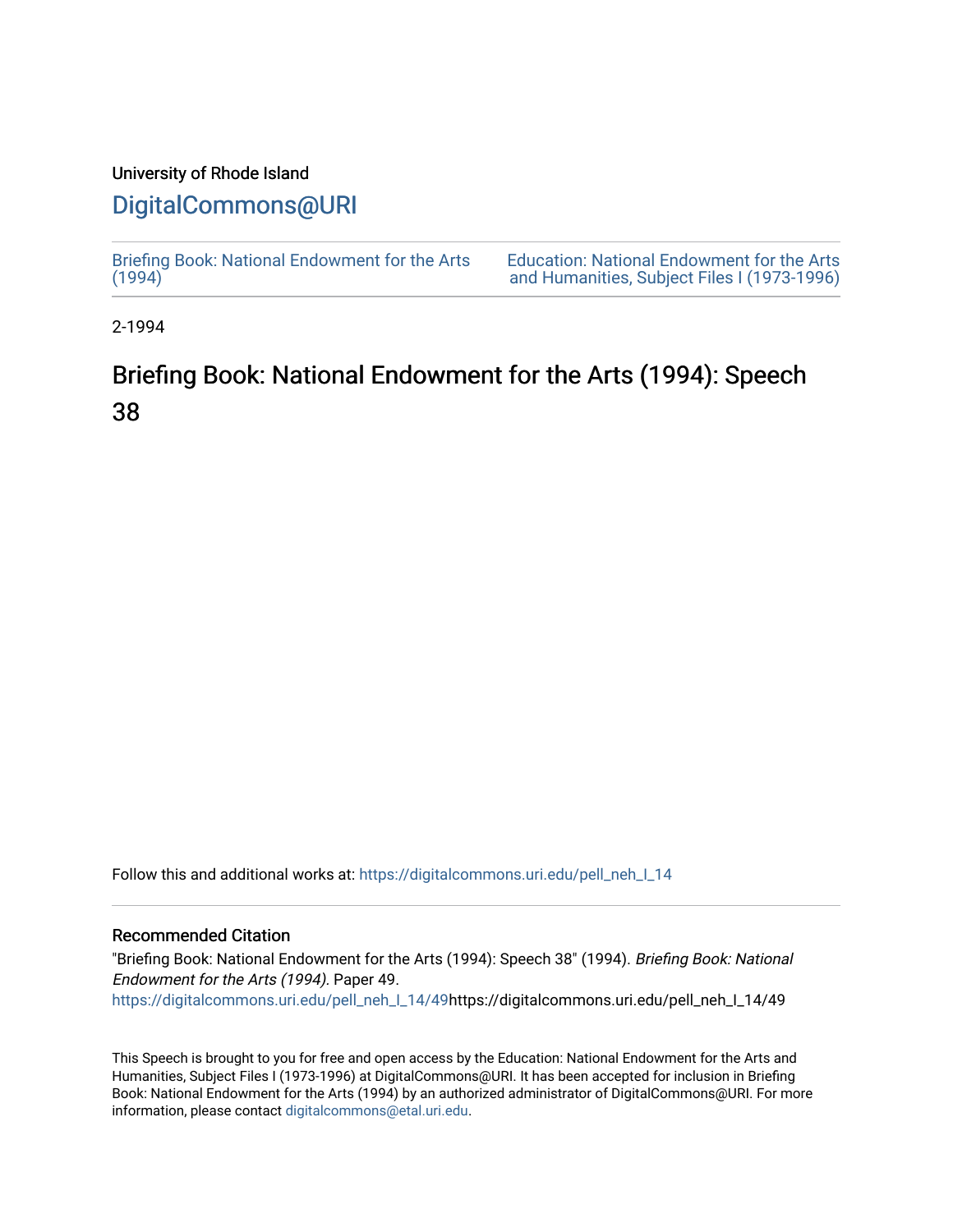### 2/94

#### TALKING POINTS

# WHY A NATIONAL ARTS AGENCY IS IMPORTANT AND WHY WE SHOULD NOT INCREASE THE SHARE OF PEDERAL ARTS FUNDS AWARDED DIRECTLY TO THE STA'l'BS

- o MATIONAL RECOGNITION: Only a federal agency can provide national recognition for the very best artists and arts orqanizations - or marshall the resources to identify and support our national cultural treasures. The national recognition that comes with federal support is often critical in leveraging additional funds from the private· sector.
- o FBDBRAL LEADERSJIIP: Only a national arts endowment can ensure that progress in arts education, the recoqnition of folk arts, encouragement of cultural diversity, international arts exchange, etc. occurs evenly throuqhout the nation. Individuals and institutions in poorer states will always lose out in the absence of a strong national arts agency.
- **0 MANY PROJECTS HAVE NATIONAL OR REGIONAL IMPACT:** Endowment supported radio and television proqrams, and major music and art institutions have national constituencies, and require national support. Teaching fellowships, and theater and dance groups that leave their big city stages and tour the country are examples of arts activities that cross state boundaries - and thus must be federally supported in order to survive.

#### BYAMPLES OF T.V.:

Excellent television including Great Performances, The Metropolitan Center Presents, P.O.V., American Playhouse are all supported by the National Endowment for the Arts.

#### BXAMPLBS OF TEACHIBG OUTREACH:

ln 1992 a \$22,000 NEA grant to Affiliate Artists of New York City supported the Chamber Music Rural Residencies pilot project which placed chamber music ensembles in rural communities for a full school year. The chamber ensembles taught children in public schools who would not otherwise have benefitted from any music education. Eight community sites in three states  $-$ - Georgia, Iowa, and Kansas  $-$ participated. The communities were Tifton. Fitzgerald, and Moultrie, GA; Jesup, Fayette, and Decorah, IA; and Dodge City and Liberal, KS.

Howard University in Washington, DC received a \$100,000 Challenqe grant to establish residence appointments at selected historically black colleges and universities for internationally acclaimed African American visual,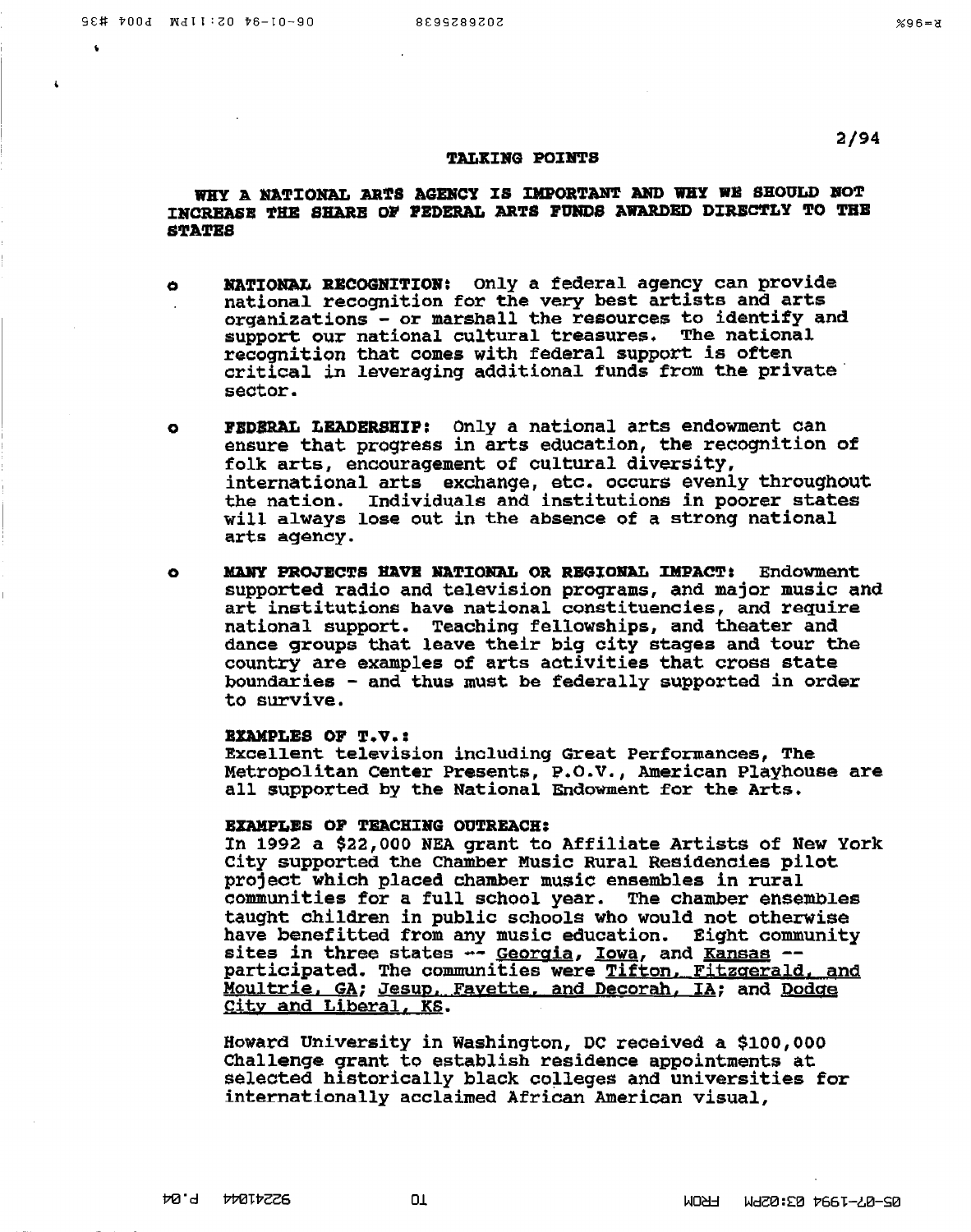performing, and literary artists. Participating institutions included: Albany State College in Georgia, Alcorn State College in Mississippi, Jarvis Christian College in Texas, Johnson c. Smith University in North Carolina, Norfolk State University in Virginia, and Xavier University in Louisiana.

A \$14,600 Jazz Special Projects grant was awarded to pianist Judy carmichael of New York to support a series of 25 presentations illustrating the history and development of early jazz piano to high school and college audiences. Ms. Carmichael performed at schools in Louisiana, California, MiQhigan, New York, Connecticut, Missouri, Colorado, and Washington, DC.

#### BXAMPLBS OJ' NBA SUPPORTED TOURS:

The Spanish Theatre Repertory Company in New York City received a \$100,000 Challenge grant to perform in Spanish theaters throughout the country. The Company performed 16 different productions in 37 theaters, and reached more than 22,000 people in communities that had never seen theater before. The sites included Taos, NM; Kutztown, PA; Manhattan, KS; Lancaster, CA; and El Paso, TX.

In FY 93, Ballet Hispanico will spend two weeks in New York and 16 on tour to communities such as La Crosse, Eau Claire, <u>Amery, Prarie du Chien,</u> and <u>River Falls</u>, <u>Wisconsin;</u> the Dance Exchange (Liz Lerman) of Washington, D.C. is on tour 16 weeks with no home season; the Alvin Ailey American Danca Theater had a five week season in New York and will tour 29 weeks; and the Paul Taylor Dance Company based in New York performed two weekends in New York and 20 weeks on tour.

AMAN Folk Ensemble of Los Angeles, received \$70,000 in FY 91 to support rehearsals, domestic touring and educational and performance residency activity. AMAN Folk Ensemble was in residence in Tifton. Ocilla, Moultrie, and Fitzgerald, GA. Other residency sites included Davenport and Bettendorf, *IA*  and Rock Island and Moline, IL. AMAN also conducted workshops and taught x-12 students in Death Valley, CA.

Merce CUnningham Dance company of New York city received \$373,000 in FY 92 to support its New York and domestic touring season. The company spent nearly a month in residence in Minnesota in February 1993. The company had been performing in Minnesota for three decades and spent two residencies over a period of six years. The company visited Moorhead, North Dakota four times during this period to give classes to the public and performances.